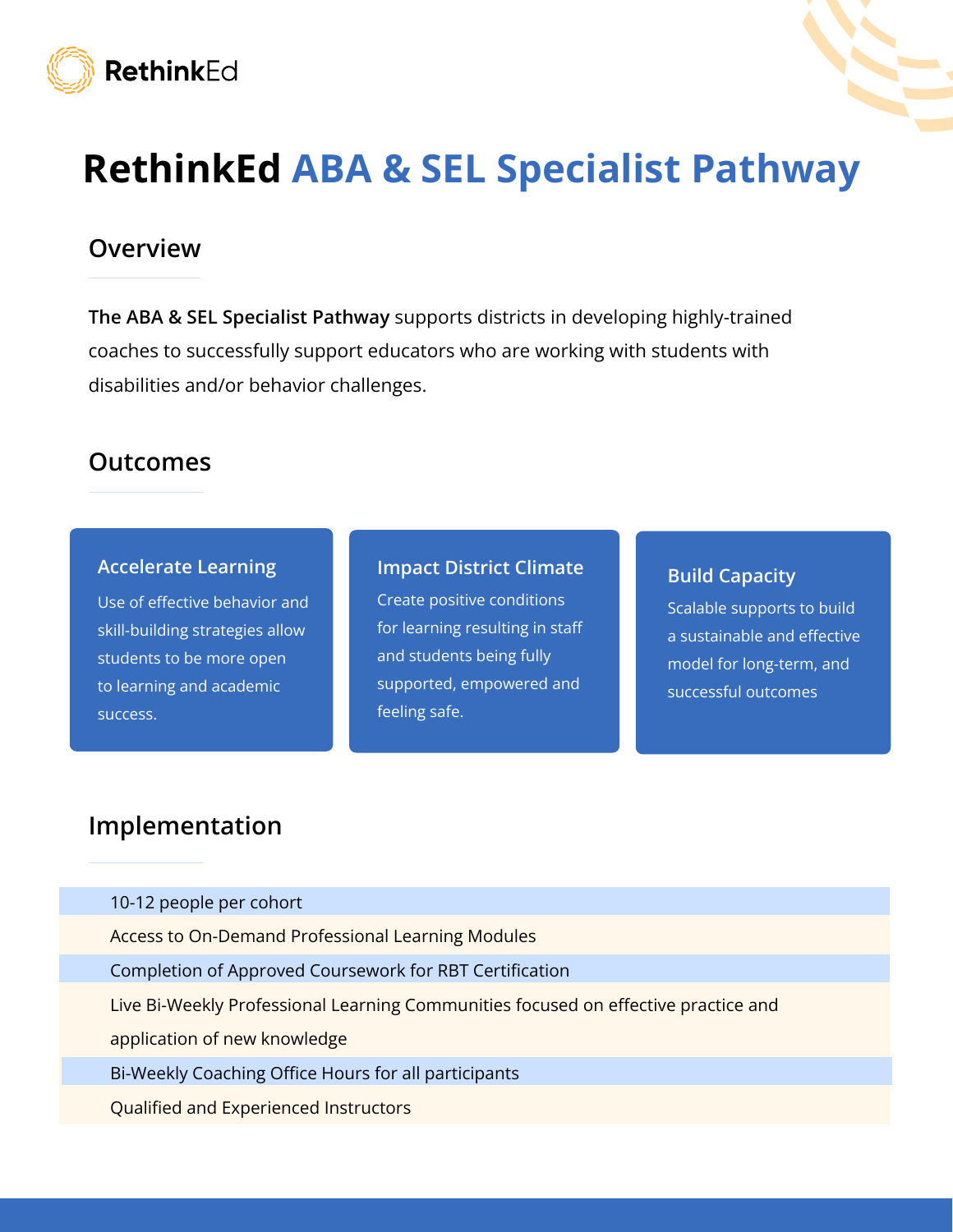

# Proposed Multi-Year Capacity Building and Sustainability Pathway

## Summary of Supports: Year 1

- RethinkEd Training Center Advanced ABA licenses for Current Cohort Participants
	- 15 Professional Learning Communities
	- (Bi-Weekly, 1.5 hours)
- Bi-Weekly Coaching Support Session Opportunities provided for Current Cohort participants
- Classroom Coaching Checklist created in collaboration with district leadership
- ABA Specialists are selected and graduate to provide coaching supports to building level classrooms

## Summary of Supports: Year 2+ Ongoing Capacity Building & Sustainabilty

- Continuation of the model presented above with new cohort enrolled each school year
- Monthly PLC's for prior year cohort participants to support ongoing coaching needs
- Introduction of digital ABA Professional Learning Modules to classroom teams supported by graduating specialists
- Introduction of data collection and monitoring tool (skills and behavior) to classroom teams for streamlined and uniform progress tracking.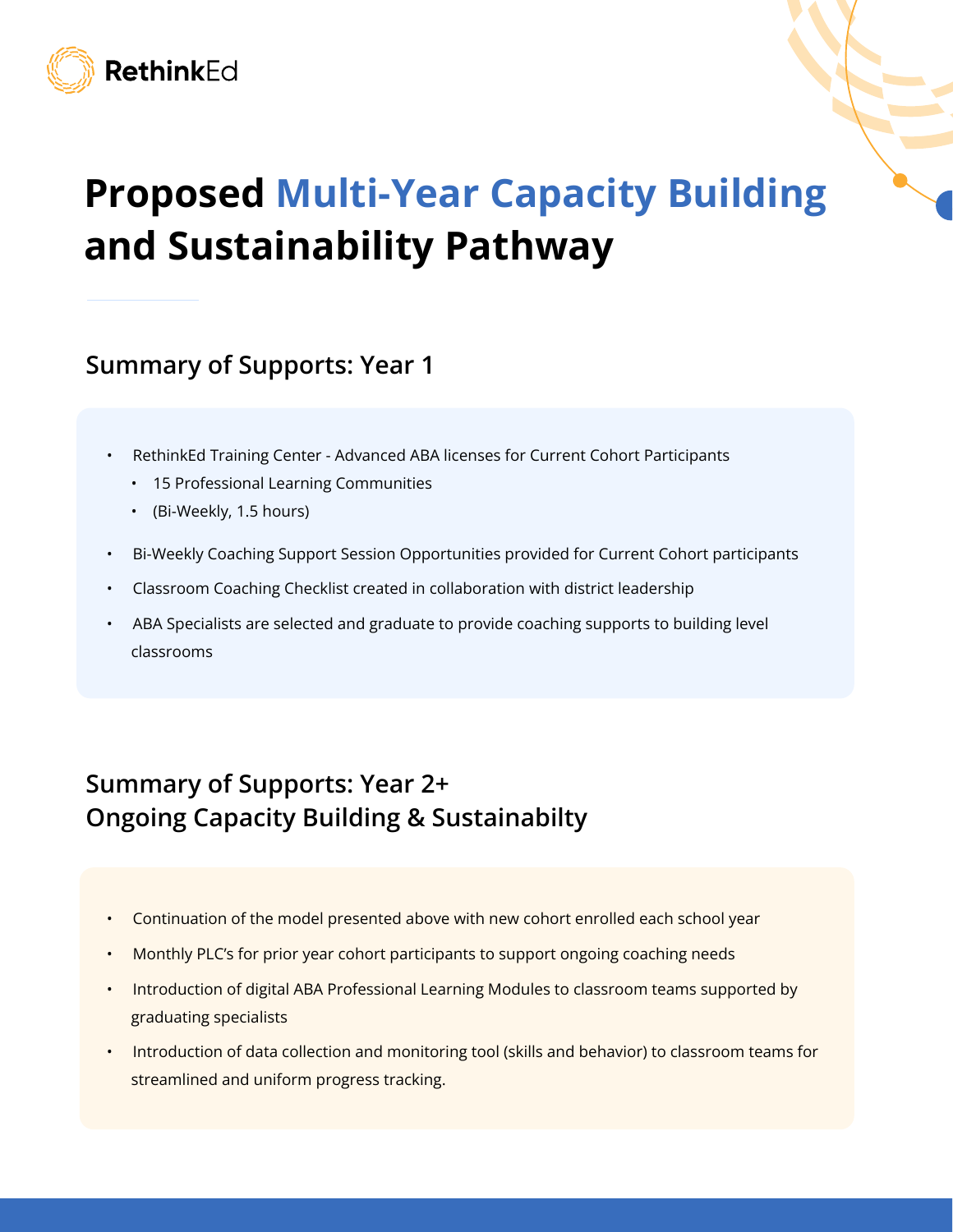



# Sample Implementation Schedule

| WEEK <sub>1</sub>                                                                    | WEEK <sub>2</sub>                                | WEEK <sub>3</sub>                                                                | WEEK <sub>4</sub>                                |
|--------------------------------------------------------------------------------------|--------------------------------------------------|----------------------------------------------------------------------------------|--------------------------------------------------|
| <b>Supporting Students</b><br>with ASD                                               | <b>Applied Practice Review</b><br>and Share Outs | How Will ABA Help Me<br><b>Support My Students?</b>                              | <b>Applied Practice Review</b><br>and Share Outs |
| WEEK 5                                                                               | WEEK 6                                           | WEEK 7                                                                           | WEEK 8                                           |
| Reinforcement<br><b>Strategies to Increase</b><br><b>Motivation&amp; Learning</b>    | <b>Applied Practice Review</b><br>and Share Outs | How Shaping &<br>Prompting Leads to<br>Quicker Learning                          | <b>Applied Practice Review</b><br>and Share Outs |
| WEEK 9                                                                               | WEEK 10                                          | WEEK 11                                                                          | WEEK 12                                          |
| <b>Discrete Trial Learning</b><br>Versus Incidental Learning:<br>Which One's for Me? | <b>Applied Practice Review</b><br>and Share Outs | <b>How Motivating</b><br><b>Operations Impact</b><br><b>Student Learning</b>     | <b>Applied Practice Review</b><br>and Share Outs |
| WEEK 13                                                                              | WEEK 14                                          | WEEK 15                                                                          | WEEK 16                                          |
| How Can I Use Chaining<br>Procedures to Support<br><b>Student Learning</b>           | <b>Applied Practice Review</b><br>and Share Outs | <b>Using Preference</b><br>Assessments to Find<br><b>Motivation for Students</b> | <b>Applied Practice Review</b><br>and Share Outs |
| WEEK 17                                                                              | WEEK 18                                          | WEEK 19                                                                          | WEEK 20                                          |
| Stimulus Control &<br>Prompt Fading: Building<br>Student Independence                | <b>Applied Practice Review</b><br>and Share Outs | Data Collection:<br>How to See Meaningful<br><b>Student Progress</b>             | <b>Applied Practice Review</b><br>and Share Outs |